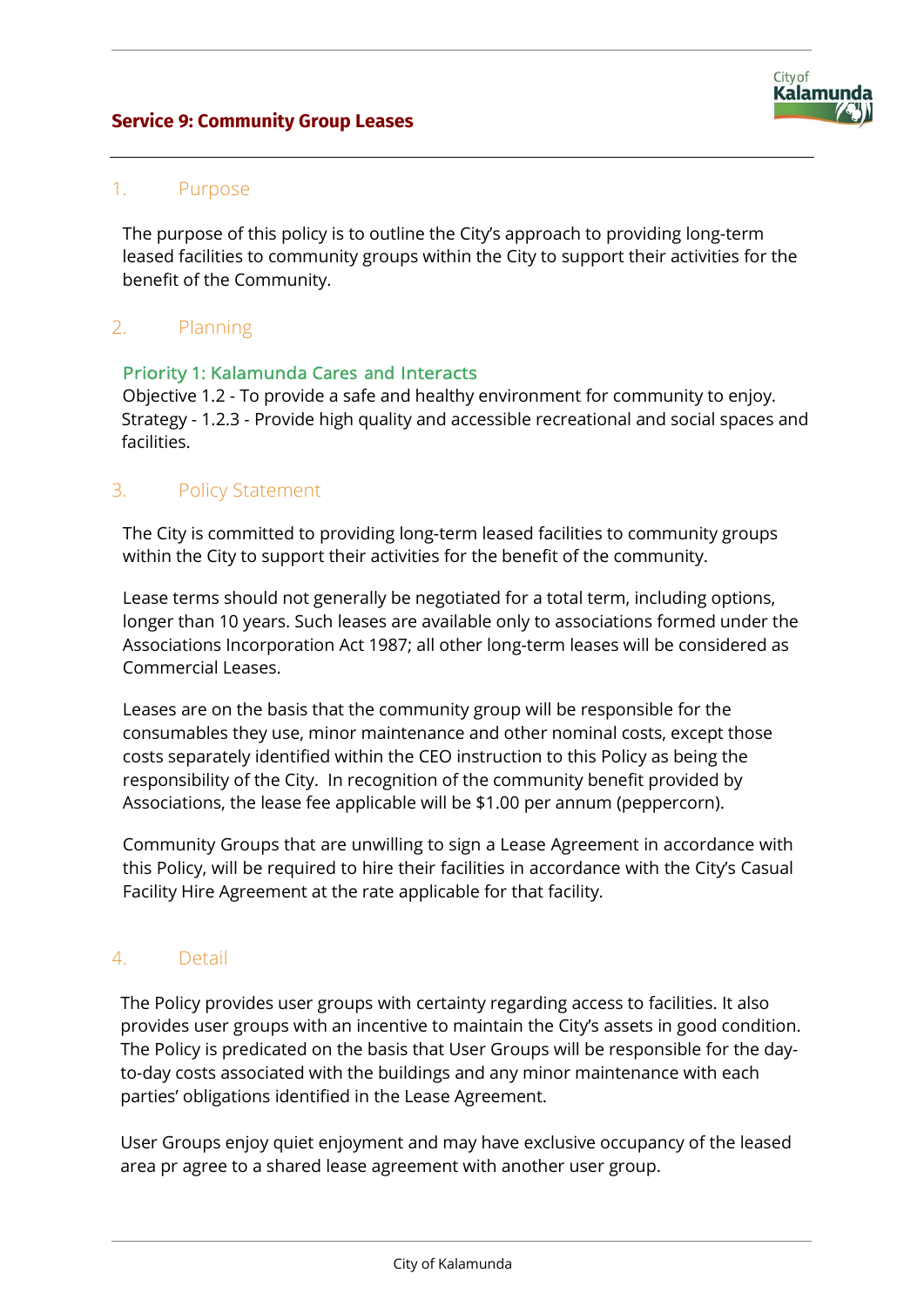

It is the responsibility of the User Group to notify the City where an incident may jeopardise the health, or safety of users or the general public or which may affect the City's building insurance.

Where a User Group seeks to undertake additions or alterations to a building, consent must be requested from the City, with such requests supported by the co-tenants of the building.

Unless previously agreed in writing with the City, all invoices issued by the City are to be paid within 30 days of the invoice date.

# 5. Community Consultation

Community Consultation regarding any changes to the Community Group Leases Policy will be undertaken with Users.

## 6. Governance

This Policy will be governed by the Council and administered by the City. The User Group is required to comply with the provisions of all regulations, local laws, by laws, Acts or Amendments affecting the premises.

# 7. Measures of Success

The Community Group Leases Procedure provides additional clarity outlining the roles and responsibilities of both the City and the User Group. Whilst there are no formal measures of success, the building condition reports completed by Asset Services will give an indication as to whether the User Group is managing their maintenance responsibilities in a satisfactory fashion.

## 8. Definitions

Nil.